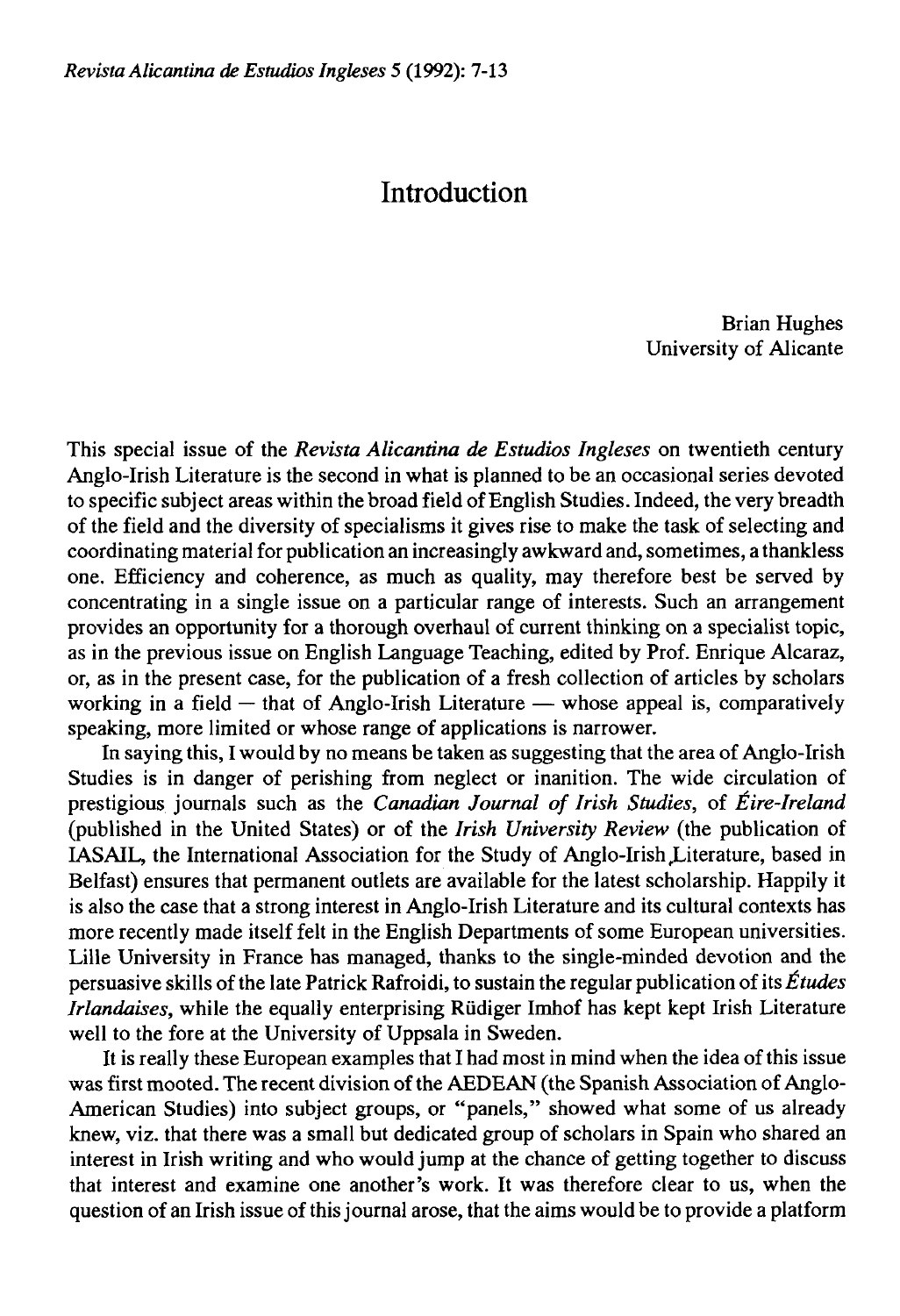for the expression of contemporary Irish writing; to bring together a set of fresh contributions to this field, which has suffered in Spain from the scattered, isolated and episodio nature of the publication of critical material; and, especially, to act as a stimulus to scholars working in Spain by giving them an opportunity to compare their views with those of recognised specialists working in Ireland itself.

A highly favourable circumstance at this juncture was the recent signing of an exchange agreement, under the ERASMUS scheme, between the University of Alicante and the University of Ulster at Coleraine, in Northern Ireland. Though the principie aim of this scheme is, of course, to promote the mobility of university students, the collaborative spirit of the enterprise includes provisions for teacher exchanges and the sharing of research interests and facilities. Thanks to the good offices of Prof. Robert Welch at Coleraine, who happens to be the President of the IASAIL as well as the head of the English Department there, I was able to make contact with colleagues sympathetic to our idea of a joint effort, and some of them eventually contributed articles. I am glad to have this opportunity of acknowledging the support of the ERASMUS bureau which, however indirectly, made this collaboration possible.

Contributors were invited to submit new work on any significant aspect of twentieth century Anglo-Irish Literature, a description of the subject área which we followed others in assuming to be neutral, though I am not unaware that for some it continues to have limiting overtones. The Irish writers represented here include such unquestioned greats as Yeats, Joyce and Beckett, authors with substantial international reputations such as the poets Louis MacNeice, Seamus Heaney and Derek Mahon, and artists who, like the women poets Eavan Boland, Medbh McGuckian, Eiléan Ni Chuilleanáin and Nuala Ni Dhomhnaill, the novelists John McGahern and James Plunkett, and the playwrights Brian Friel and John B. Keane, enjoy distinction in their native Ireland, and among discerning readers elsewhere, and who deserve to be better known in Spain. Since translation is one of the issues dealt with by contributors, and a modest translation section is, as usual, included in the journal, I would like to take this opportunity of reminding Spanish readers that one reason for the comparative neglect in this country of all but the most outstanding Irish authors of this, or indeed any, century is the fact that their work has simply not been translated. As the range of the articles included here shows — and it is slight in comparison with the full range of eminent or distinguished writers from Ireland, whose literature is renowned in the English-speaking world for its wealth, variety and originality — there is enough work requiring to be done to keep a large team of translators fully employed for many years to come. The translation section in this issue includes Spanish versions of poems by Seamus Heaney and Michael Hartnett (by Beatriz Villacañas Palomo, of Madrid's Complutense University) and of two Yeats poems and a Synge fragment (by Francisco Javier Torres Ribelles and myself).

Spanish Joyceans generally owe a debt of gratitude to Prof. Francisco García Tortosa, of the University of Seville, for the vigour, skill and enthusiasm he has brought to his teaching of and research into the work of Ireland's greatest modern writer of prose fiction. Two of his younger colleagues, José Carnero and Manuel Almagro, both tried and tested exegetes of this most demanding of writers, read papers at the Joyce Week held last year at Alicante University to celebrate the centenary of Joyce's birth, and their articles are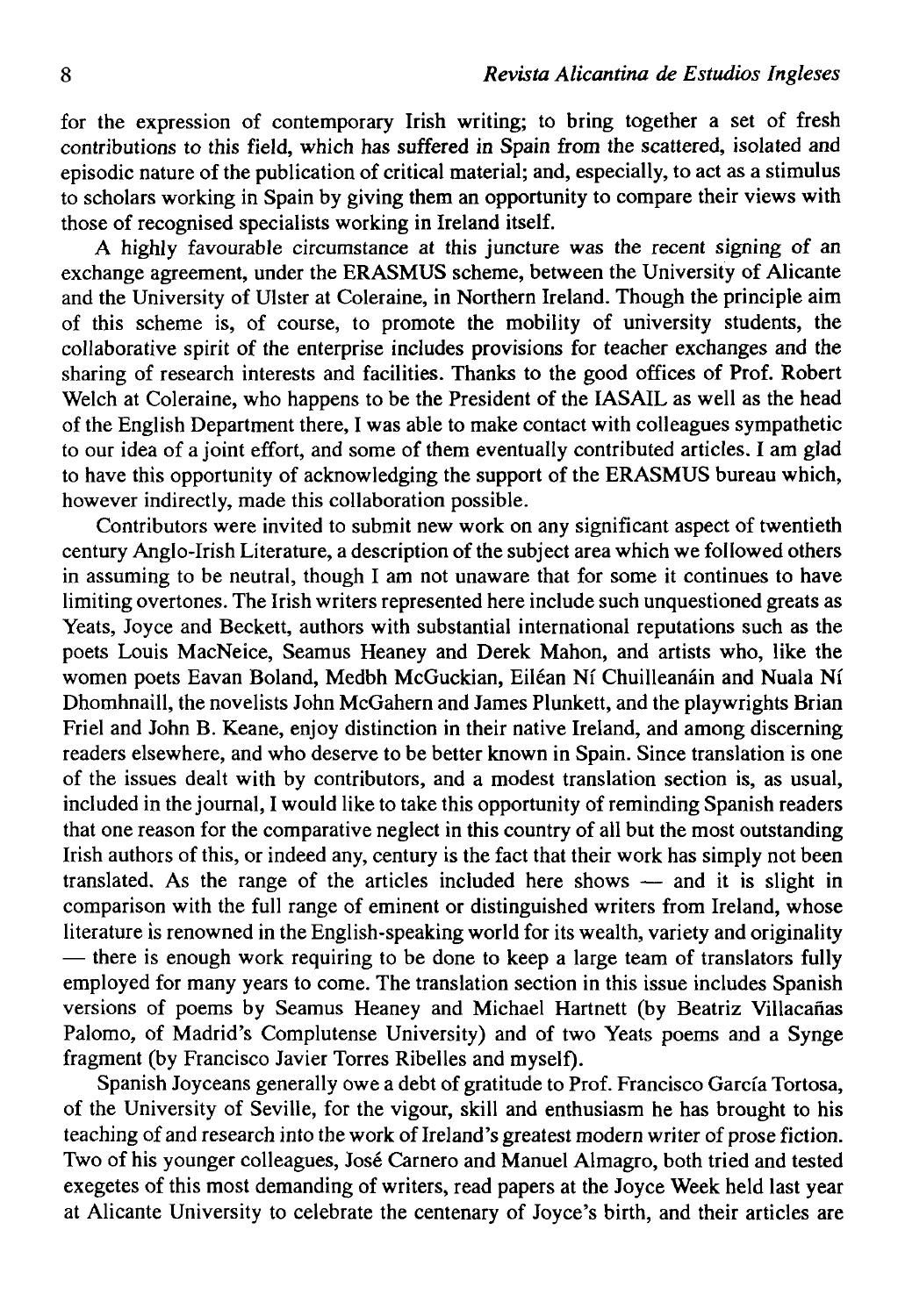at Alicante University to celébrate the centenary of Joyce's birth, and their articles are based on the lectures they delivered **then.** José Camero's "Leafyspeafing. Lpf!" is a carefully argued attempt to disentangle the multiple levels of narrative embedding in the final section of Part IV of *Finnegans Wake,* which he regards as the finest passage of the entire novel. The interleaved planes (if José Carnero will forgive me the pun, as no doubt Joyce would) of mythology, history, biblical parallel, analogical discourse and realism are teased out and placed in persuasive relation to the all-embracing HCE and ALP principies, the philosophico-religious paradigms represented by St Patrick and Berkeley and the totalising world-views of Giambattista Vico and Giordano Bruno. Carnero's recapitulation also unravels connections between Anna Livia's final soliloquy and Molly Bloom's in *Ulysses,* as well as providing corroboration for suggestions thrown up in such earlier episodes of *Finnegans Wake* as the "Anna Livia Plurabelle" section, with its dialogue between the washerwomen, the sordid mystery of the father's Phoenix Park offence, the gossip of the twin brothers Shem and Shaun, the "Cad with a pipe" and his vinegartongued wife, the Parnell-Piggot affair, etc.

Manuel Almagro's essay, "Modernismo y/o postmodernismo en *Ulysses,"* deals with the no less complex relation of the two "halves" of *Ulysses*. In line with one influential modern trend, the essay takes the view that the first half, up to the "Sirens" episode, is solidly, though richly, Modernist; with "Sirens" itself, the Postmodernist gauntlet is thrown down, and readers who accept the challenge are left to perform their own Odyssey as they steer through the maze of stylistic wandering rocks to face literary and linguist adventures for which no previous writing had prepared them. To Manuel Almagro, it is the "dialogue of styles" which is the most consistent feature of the later part of the book; his essay is an attempt to show that the novel itself provides careful and patient readers with the clues, often in the form of leitmotivs, which enable us to unravel its many strands and place them in relation to one another, much as the words of a dictionary can be seen by the user who has mastered the language to be an entire system of complex cross-references. Once the reader has grasped the concept of what Fritz Senn calis "righting" (i.e. the continual correcting of the text we are mentally constructing as readers) the first half of the novel is reopened to interpretation, so that here, too, the principie of circularity is in evidence.

Coincidentally, two of the contributors from the University of Ulster, Alan Peacock and Richard York, have chosen to focus not on the original work but on the experiments with translation of two important and highly distinctive Irish poets, Louis MacNeice and Derek Mahon respectively. Alan Peacock's punning title, "Louis MacNeice: Transmitting Horace," refers simultaneously to MacNeice's lifelong fascination, as a scholar and teacher of the classics, with the work of the Roman poet, and to his work as a producer for BBC radio in the forties and fifties. Specifically, the article examines MacNeice's 1956 broadcast "Carpe Diem" and the various kinds of translation of Horatian texts and tags which the Irish poet makes use of in the programme. MacNeice's purpose, argues Peacock, is to combine the pedagogic function with the exemplary exposé by showing how a schoolmasterish and highly literal "construing" of Horace, illustrating the effeets of Horace's diction word by word, can actually lead to "English" versions which are unusual and strangely moving. The result, as Peacock says, is the revelation of "a sense of the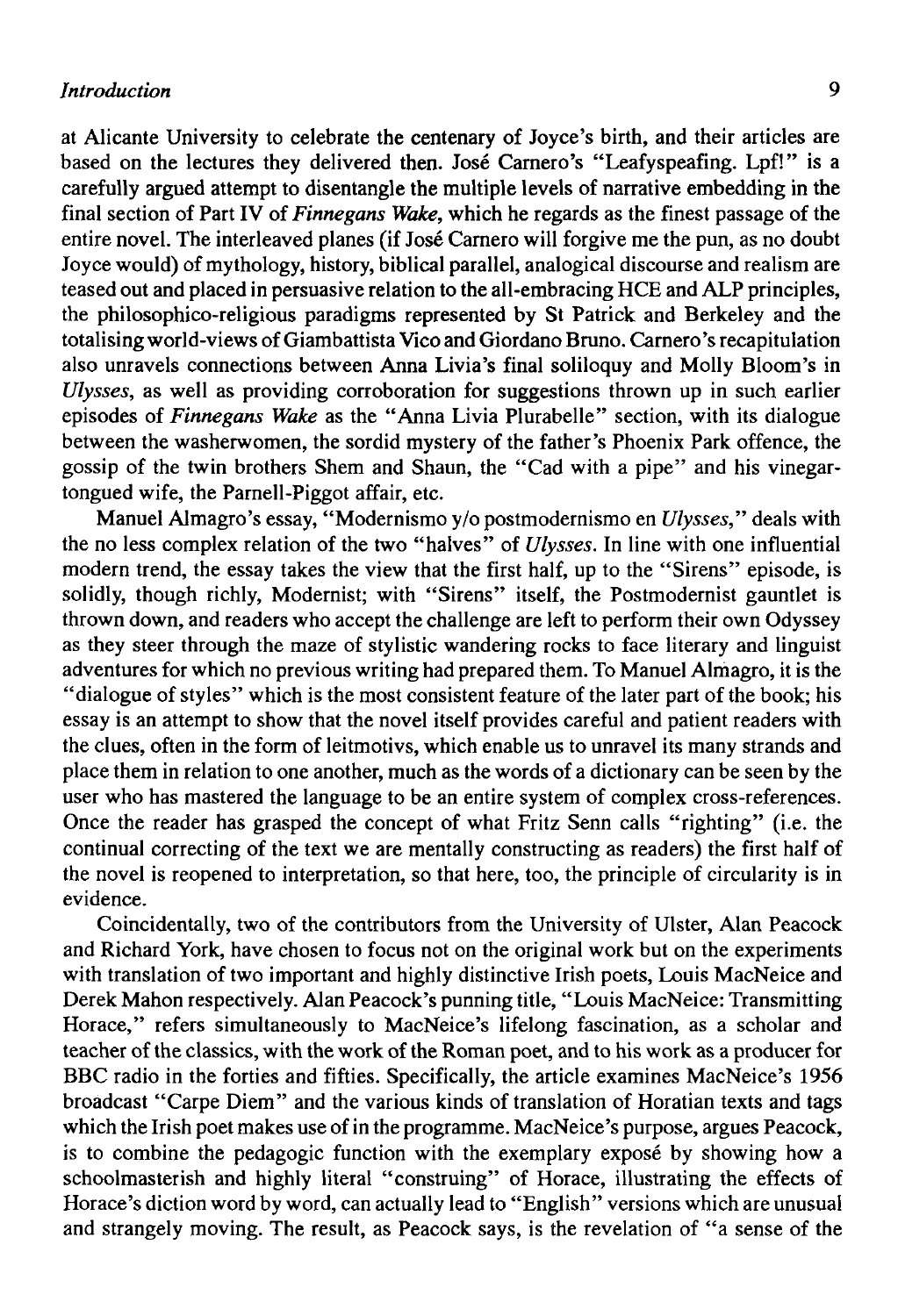commonalty of human experience — a fellow-feeling which shrinks the intervening centuries."

Whereas Alan Peacock suggests that some forcing of cultural and linguistic paradigms is necessary if they are to be accomodated across the barriers of history and living speech without loss to the "integrity of the experience," Richard York's "Derek Mahon as Translator" makes the rather different point that "a preoccupation with the alien has been a distinctive feature of a great deal of Mahon's writing." Mahon's translations and adaptations, unfussy and precise though they often are, tend to cultívate a sense of foreignness or estrangement, leaving behind traces of the strain involved in accomodating the "accumulated cultural tradition" which York sees as Mahon's objective. A French specialist himself, Richard York carefully follows Mahon through some of his versions of the French classics and moderns, drawing our attention to Mahon's constant deftness, or his occasional misunderstandings, and, most interestingly, finding evidence of the Irish poet's tendency to play down the exuberance or expansiveness of some of his models and to bring them into line with his own preference for "constraint and self-discipline," or, we might say, for clarity over *éclat.* Richard York's analysis is balanced and subtle, and though his tone is unfailingly courteous and self-effacing, the essay in the end makes very large claims indeed for Mahon's work, declaring some of his adaptatioms to be "among the most successful translations of literary history."

Still on the issue of translation, Michael White, of the Universidad Complutense de Madrid, has contributed his "Observations on Flann O'Brien's *At Swim-Two-Birds* in Translation." This is a short commentary on the recent Spanish translation of Flann O'Brien's comic masterpiece *(En Nadar-Dos-Pájaros,* trans. by J. M. Alvarez Flórez, Edhasa, Barcelona, 1989) but it is also a timely reminder to readers who think of Joyce and Beckett as being the only twentieth-century Irish novelists of stature. This is the novel of which Joyce said it had "the true comic spirit" and which has been "rediscovered" over the past two decades, though it was originally published fifty years ago, by academic critics interested in the modes of comedy and in self-conscious narrative strategies. Michael White expresses himself satisfied with the translation as a whole but takes the opportunity to draw attention to a number of cruxes, where no single translation could do justice to the power, wit or cunning of the original, and to a number of places at which, to his experienced Irish ear, the translator has got caught up — or perhaps I should say bogged down — in one of the many Hibernian detours in O'Brien's highly original and densely Irish prose.

Rosa González, of Barcelona University, is a specialist in 19th and 20th Century drama and fiction, particularly Irish fiction. Of late, her editorial commitments have led her to conduct an impressive number of interviews with contemporary literary figures, and her skill at this demanding task is apparent in the two articles published in this issue, one an essay based on an interview and the other an interview proper. The interviews were conducted on two recent trips to Ireland, and their subjects are John B. Keane and James Plunkett, respectively an important dramatist and a major novelist. Keane's solidly realistic attitude to the genre he most cultivates, and his determined commitment to the idea of the playwright as first and foremost a plotter of stories, emerge clearly from the article entitled "The Unappeasable Hunger for Land in John B. Keane's *The Field."* Plunkett's more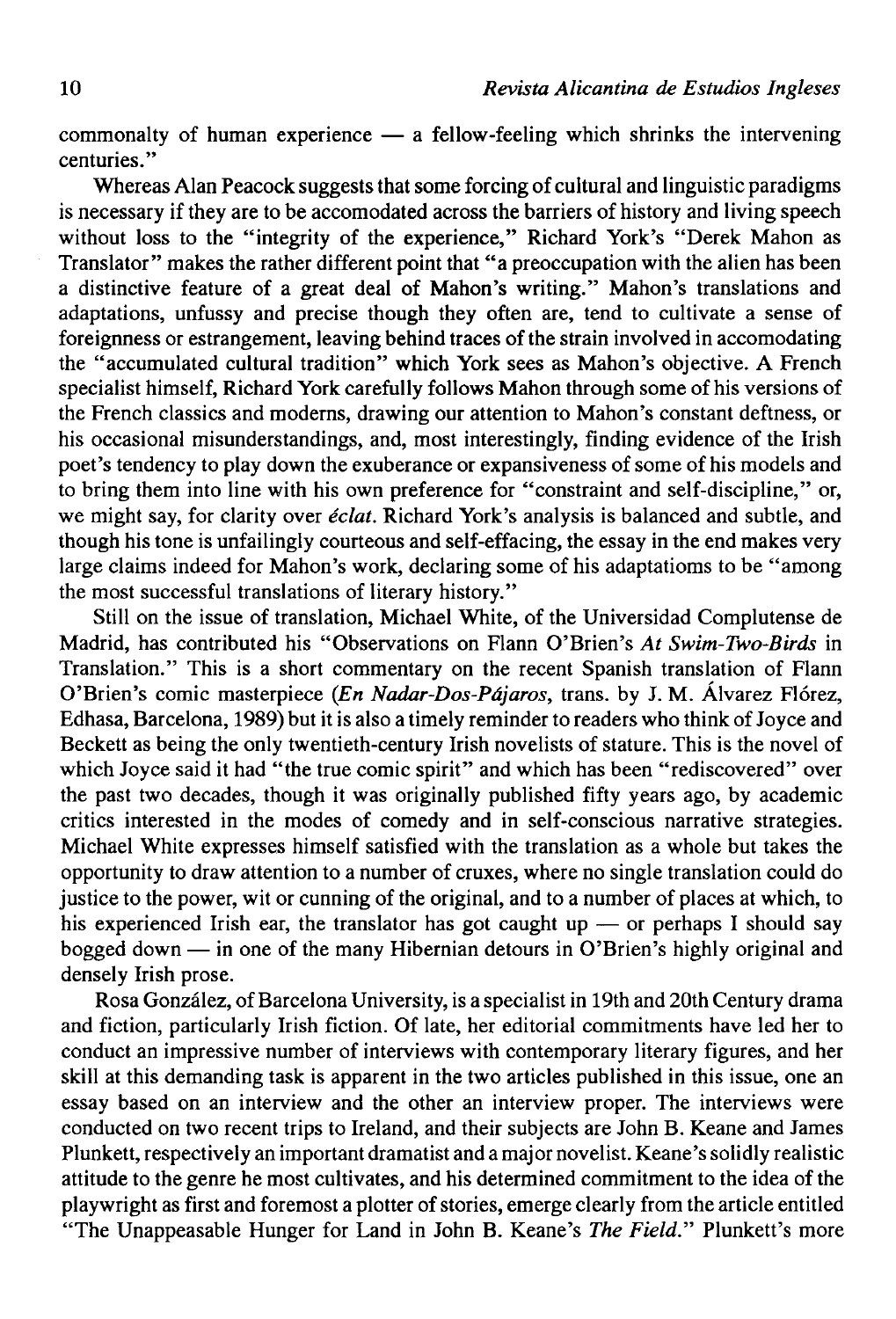lyrical and, ultimately, more historicist approach is the leading lesson of the interview entitled "Writing out of One's Own Experience," which affords a very helpful insight into the personal and intellectual background of the author of *Strumpet City.* Plunkett's store of knowledge, based on personal acquaintance with many of the leading figures of Irish literature and politics of the century, and Rosa González's probing questions on the relevant topics, eliciting zestful answers from the novelist, make lively and rewarding reading.

Of living poets, Ireland has more than her fair share of the most renowned and, if it were possible to devise a survey to prove it, might possibly turn out to have more poets altogether per head of population than any other modern country. The outstanding gifts of the northerner Seamus Heaney at present give him a lead over most of his fellowcountrymen, northern or southern, and Pilar Abad of Valladolid University has chosen to devote an essay to his work. For her part, Inés Praga of Burgos University College, who is Coordinator of the Anglo-Irish Panel of the Spanish Association of Anglo-American Studies, has, out of a sense of justice, but also from a personal conviction of the intrinsic value of their work, elected to contribute an introductory essay to the four women poets mentioned earlier, i.e. Eavan Boland, Medbh McGuckian, Eiléan Ni Chuilleanáin and Nuala Ni Dhomhnaill. Her essay is significantly entitled "A Voice of Their Own?." Readers of contemporary poetry as well as feminist critics generally will find much that is intriguing and absorbing in her article. As for the followers of Heaney, in Pilar Abad's article they will find, among much else, what is, as far as I am aware, the most complete assessment of the valué of Heaney's essay "The Government of the Tongue" as a pointer to his poetics and his practice as a poet.

Of all the contributors to this issue, I am most personally grateful — and I mean no discourtesy to my guests in saying so — to my colleague at Alicante University, Javier Torres Ribelles, who has not only written the article entitled "Predetermination and Nihilism in W.B. Yeats's Theatre," but has also performed the lion's share in the work of conceiving and preparing the "Bibliographical Approach to Irish Literature in English" which we publish here. He was also the instigator of the translation of Synge's *Vernal Play*  fragment, the first draft of which he wrote himself, and was instrumental in selecting the Yeats poems which he and I have translated for this issue. His skill, dedication, professionalism and capacity for sheer hard work are an example to us all. I know he will not mind my saying that the fact that we have so often been thrown back on our own devices gives some idea of the enormity of the task facing Anglo-Irish specialists in Spain right now.

In his article, Javier Torres traces the development he finds in Yeats's plays from the optimistic to the pessimistic conception of determinism, i.e. from the view that art could triumph over life's uncertainties and disappointments to the view that it was powerless to do other than reflect them. Torres holds that the former view prevails from *The Countess Cathleen* to the *Land of Heart's Desire*, where age, unhappy love and death are overcome by the affirmation of the abiding principie of heroism; but thereafter, in the Cuchulain eyele, Yeats's negative appraisal of modernity — modern art no less than modern life leads to a finally negative evaluation of the possibilities of poetry and drama and to disbelief in the oceult which had provided Yeats with a prop throughout his middle years.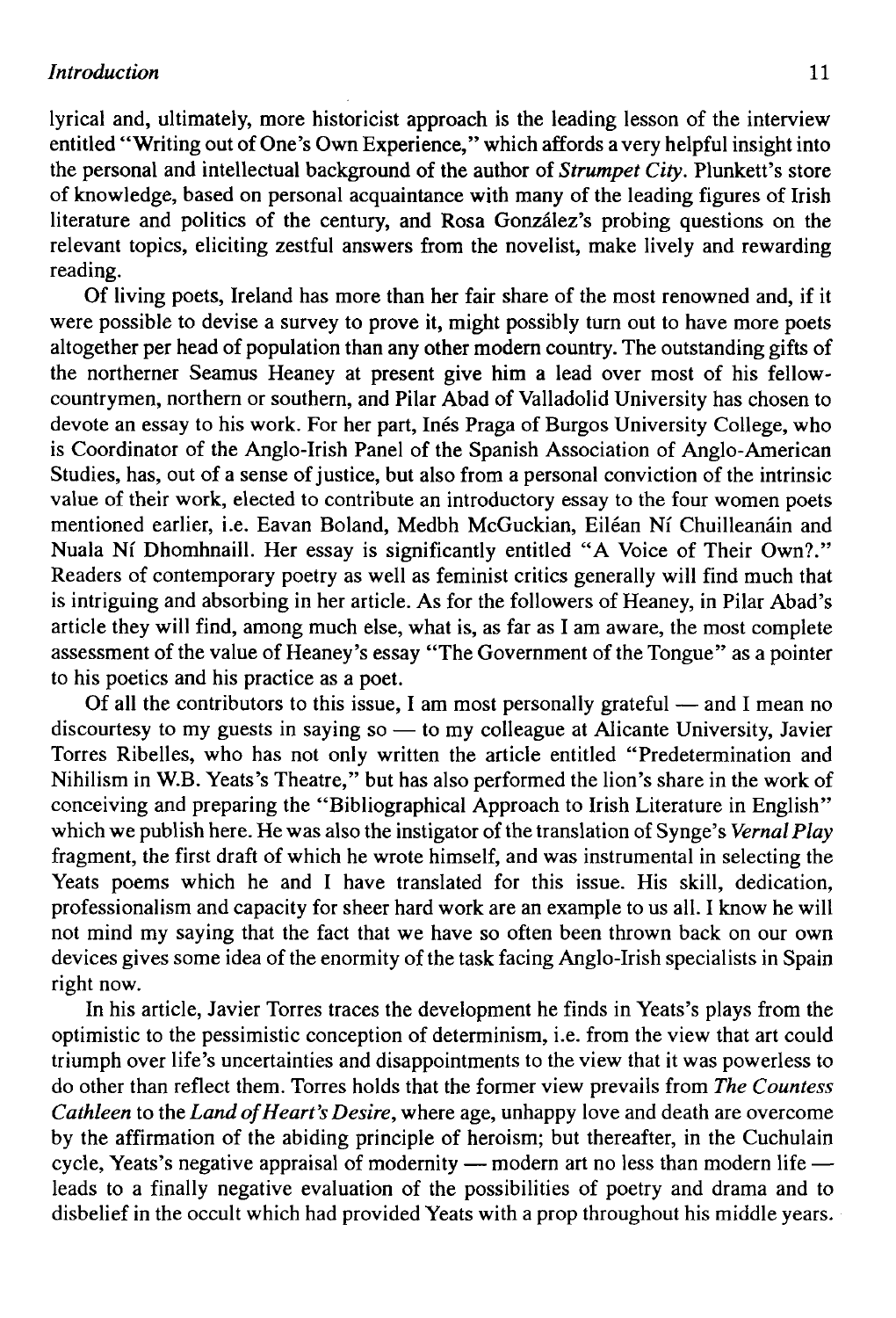The article draws on the poems of *The Tower* and on the evidence of recent scholarly examinations of Yeats's theoretical positions to reach the conclusion that the late drama puts all its considerable technical accomplishment at the service of the overriding idea that the "slave morality" of urban culture had triumphed over "the old high way" the younger Yeats had dreamed of.

It is a very great pleasure to include an article, displaying his habitual wit and verve, by our distinguished colleague D. E. S. Maxwell, who held academic posts through the British Council in many parts of the world before being appointed to a chair, from which he has now retired, at the Queen's University in Belfast. His essay on the plays of Brian Friel, "Real Grass and the Light of Other Days," is rich in suggested readings of this extraordinarily talented dramatist. Maxwell 's title, in alluding to the real grass used for a 1988 production of Friel's play *Aristocrats* and to Moore's famous romantic lyric "Oft in the stilly night," suggests a fundamental tensión not so much between the actual and the ideal as between the facts that must be faced and the dangerous byways of delusion. That history and what we are pleased to call "reality" may, equally with whimsy, be instances of delusion is the substance of Friel's plays as Maxwell reads them. Like Vivien Mercier, Maxwell sees Beckett as an Irish author in the sense that his plays are best imagined as taking place, at least intermittently, in recognizably Irish contexts, and he establishes a parallel between Beckett's and Friel's racial and historical awareness. Seeing Beckett's characters as images of "a colonised, post-colonial imagination making do with dispossession," he constructs a view of Friel's plays as "visions of a contemporary world where past and present, discontinuous, seek connections that are rarely more than glimpsed" and compares the selfconsciously "manipulative" habit of both dramatists to conclude that the past as it emerges from Friel's plays is a "sighting of the same disinheritance" as that which comes out of Beckett's.

The importance of the concept of "translation" in Brian Friel's drama is stressed by Elmer Andrews, of the University of Ulster, in his essay "Brian Friel: Two Recent 'Translations' — The London Vertigo and A Month in the Country." Andrews expects to publish a full-length study of Friel's plays later this year and the *RAEI* is very pleased to have this opportunity of presenting its readers with this foretaste of what promises to be an important critical contribution to discussion of the work of a major contemporary dramatist. The plays discussed here are "versions," respectively, of *The True-born Irishman* (1761), by the Irish dramatist Charles Macklin, and of Turgenev's *A Month in the Country.* Andrews argües that Friel has adapted these earlier works to his own ironic and compassionate vision of the "vertigo" of love and desire, the inner conflicts of the individual (self and world, male and female, etc.), "where the action resides in internal emotion and secret turmoil and not in external events." Behind the disruptions and the emotional turbulence of the individual lives portrayed, Andrews discerns "the ghostly presence of an aesthetic order and harmony" which is a constant in Friel's work.

Beckett's fiction is probably enjoying a greater vogue now than his plays, both because of its exemplary status and, one suspects, because it yields readily to the narratological analysis now universally practised. Perhaps our contributor José Ángel García Landa, of the University of Zaragoza, would wish to say that this method of analysis was partly brought into being by the existence of prose works such as Beckett's. At any rate, his essay